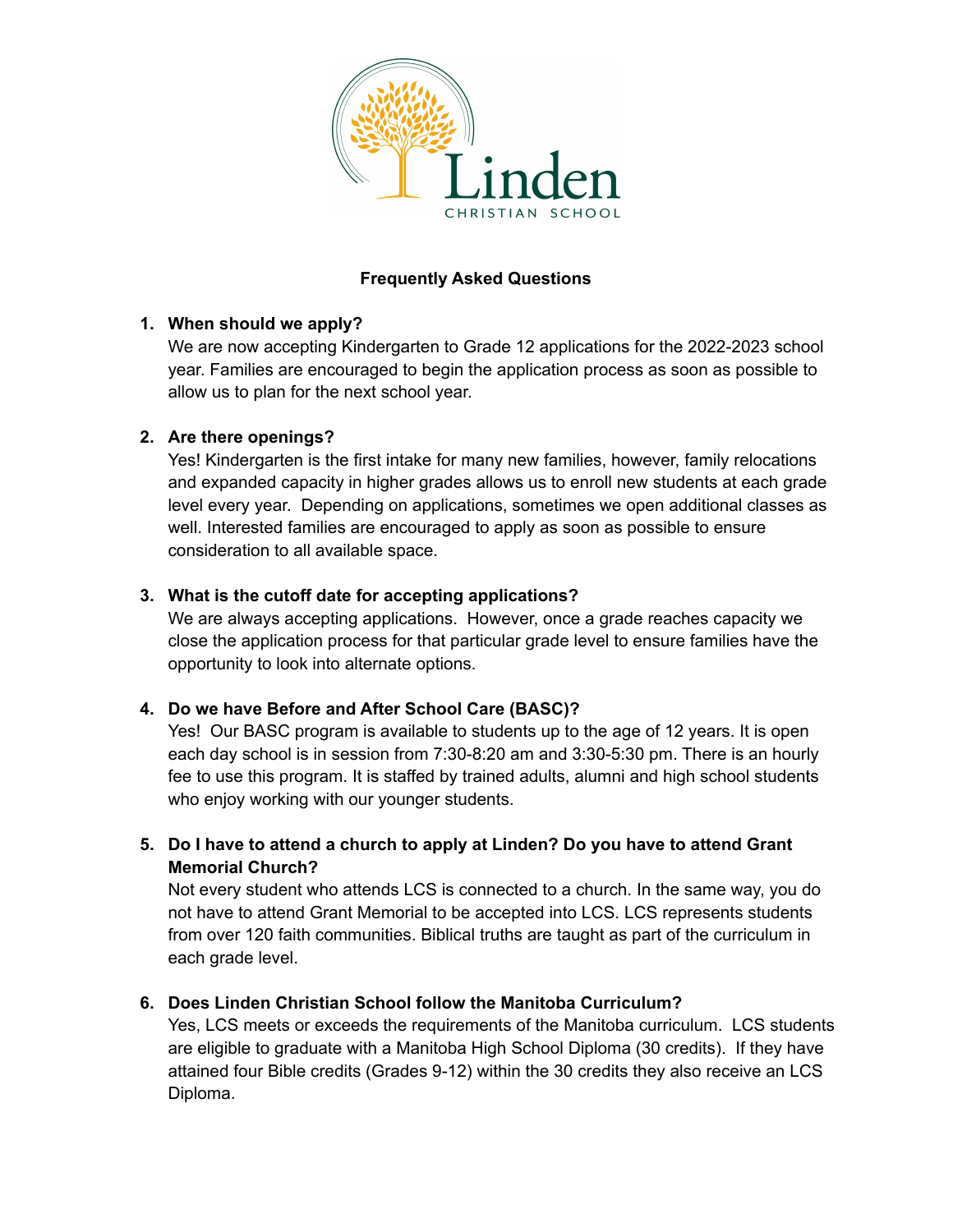

## **7. Do all students have to study the bible?**

At LCS, students seek to see and understand the world through God's eyes while growing to be devoted followers of Christ and compassionate community members. Biblical truth is integrated into all subjects and is a required part of the curriculum. In addition there is bible memory and bible classes at every grade level.

## **8. Do you offer financial assistance?**

Yes. We offer need-based bursaries. Please email our admissions office at [admissions@lindenchristian.org](mailto:admissions@lindenchristian.org) for more information about this program. All information about bursary applications is confidential.

## **9. Can we afford Linden Christian School? How much does it cost?**

While an investment in an LCS education does involve a financial commitment, all families are encouraged to apply. Our financial assistance program aims to make LCS accessible to as many families as possible. Tuition rates for 2022-2023 can be found on the admissions page of our website.

## **10. Are all candidates interviewed?**

Yes, all applicants who have completed the application process will be interviewed.

# **11. What do you look for in an applicant?**

LCS is looking for students and families who are looking for an excellent, Christ-centred educational experience that focuses on the development of the whole child.

# **12. Is an entrance test part of the admissions process?**

LCS does not use an entrance test as part of our selection process. Although academics is a strong focus of our program, the ideal LCS student is accepted based on broad criteria with an emphasis on working with families to develop qualities of the whole child - academic, emotional, spiritual, and physical and social wellness - with an appreciation for the many different gifts and interests of each student.

## **13. Can we visit LCS?**

Yes! A personalized tour is an important step that is included as part of our interview process. In light of the COVID-19 pandemic, we now support in person and virtual interviews. Once we receive your application, we will determine the best way to visit. Families who want to learn more can also watch the virtual tour on the Admissions page of our website.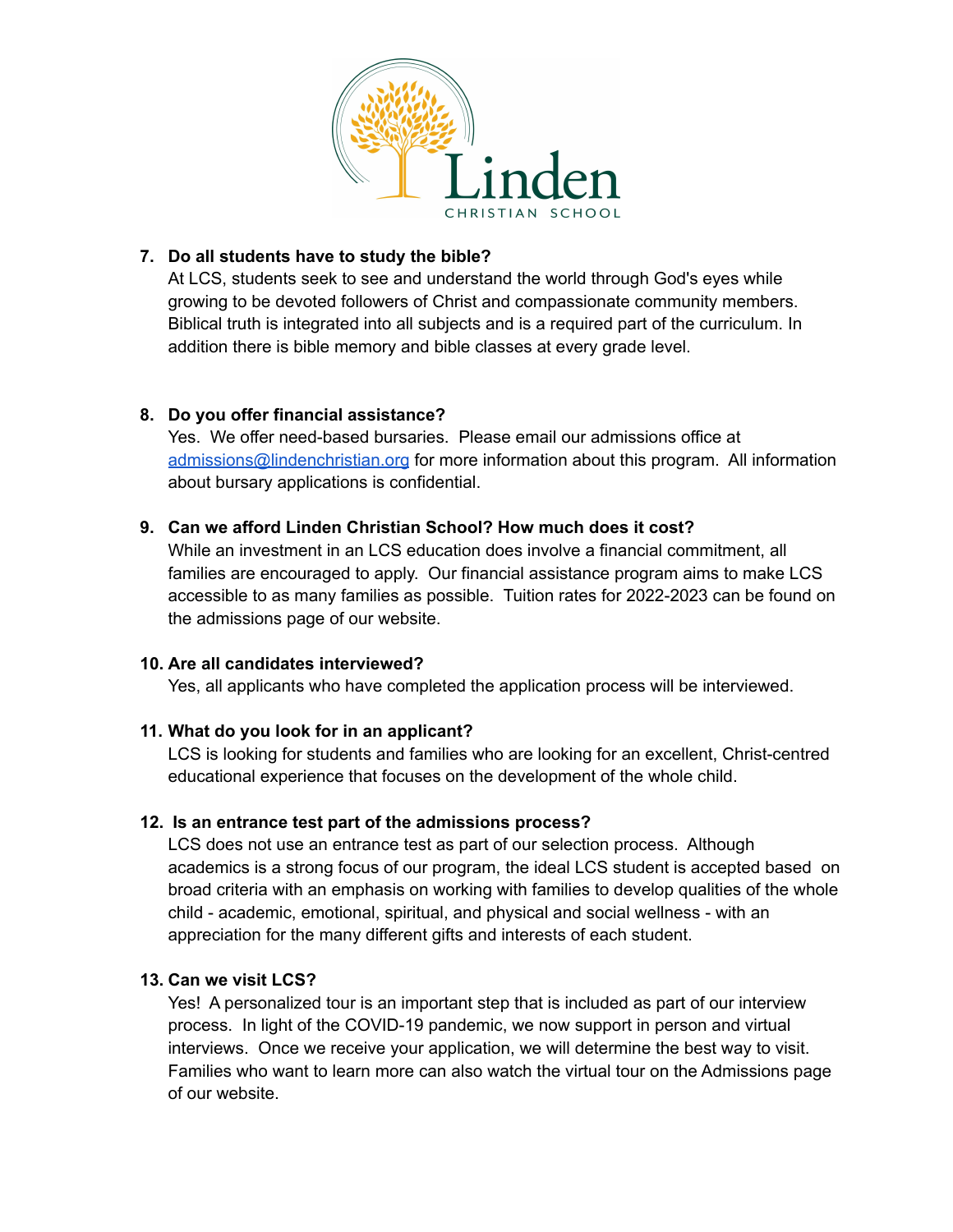

### **14. How do I reapply if my child was not accepted last year?**

To have your child's application reconsidered for the following school year, all you need to do is sign into your Parent Account in SchoolAdmin. Email or phone the Admissions Office if you require assistance.

**15. If my child is not accepted, can I get a refund for the application fee?** No, the application fee is required as part of the admissions process and is non-refundable.

## **16. What are the hours of the school day?**

Entry starts at 8:20 am. Class time is as follows: Kindergarten - Grade 7 students - 8:30 am - 3:30 pm Grade 8 - 12 students - 8:50 am - 3:50 pm

Students under the age of 12 who arrive prior to 8:10 am or are not picked up by 3:45 pm are required to attend Before and After School Care (BASC).

#### **17. Does LCS offer bus service?**

Transportation to and from school is a parental responsibility as we do not offer bus service. LCS students come from all over the city and the surrounding areas. Most students are driven to school by parents. Some walk, take public transit, ride bikes or drive themselves. Carpooling is an option that can be arranged by parents.

#### **18. What is chapel?**

Chapel is a time when students in each division come together to sing worship songs, pray together and receive age appropriate bible teaching. Chapel is held on Wednesday and Thursday mornings from 8:30-9:00 am for K-4 students. Middle Years Chapel and Senior Years Chapel are held on Friday.

#### **19. Does LCS provide lunch?**

No. Students are required to bring their own lunch. Due to COVID-19 restrictions, the Grant Cafe is only available to Senior Years students (Grades 9-12) at this time.

#### **20. Do students wear uniforms?**

No, LCS students do not wear uniforms.

#### **21. Do we accept students with special needs?**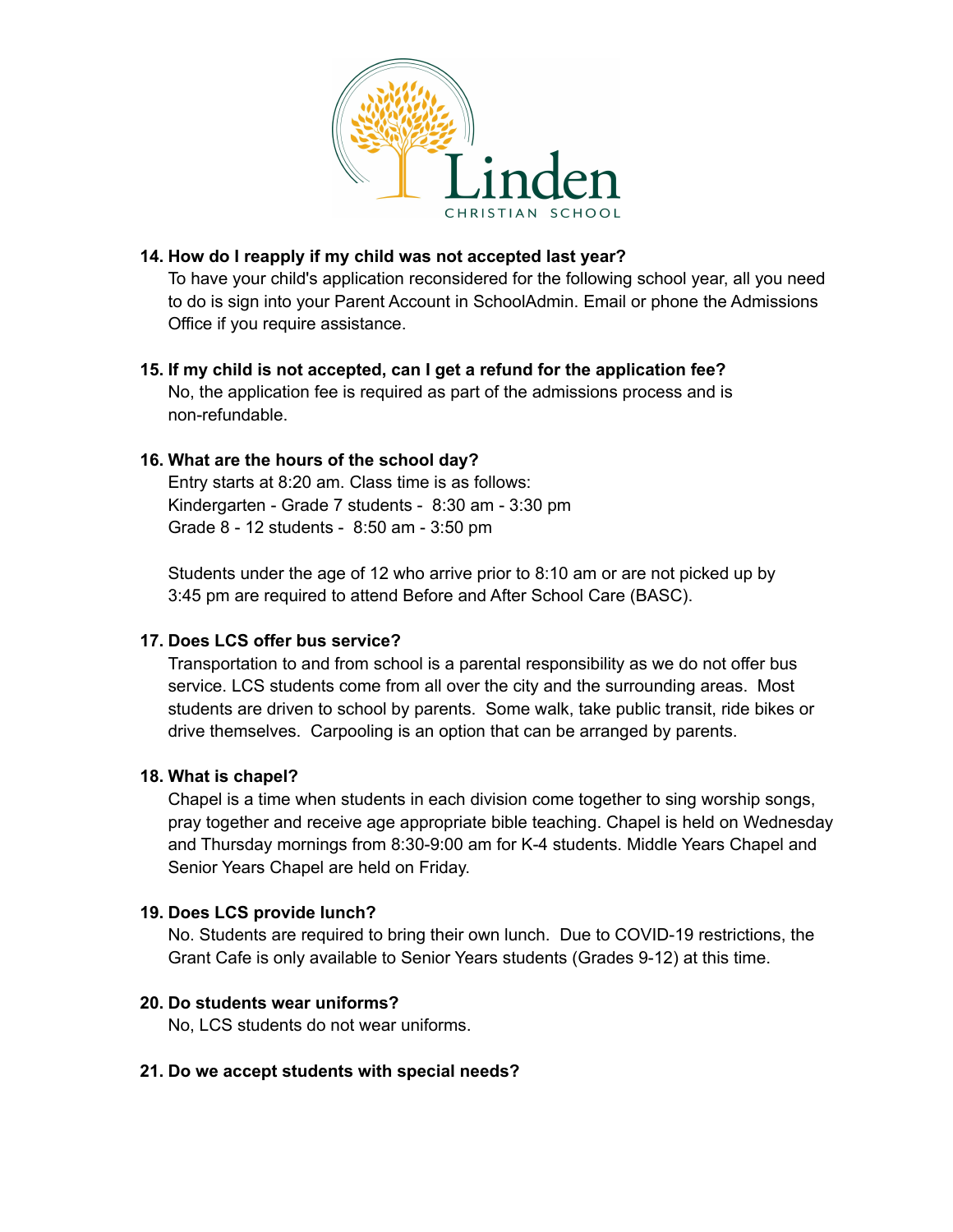

We carefully consider the needs of each student who applies to Linden Christian School. We expect complete disclosure of the child's needs so that we can prepare to meet these needs when they become a student at Linden Christian School. We accept children with special needs if we feel we can meet their needs.

## **22. Does Linden Christian School provide outside support to students?**

Linden Christian School utilizes Clinical Support Services in the areas of Speech and Language, Reading and Psychology. Students are referred to these specialists by the resource teacher after teacher and parent consultation. Occupational Therapy is not currently available at Linden Christian School.

### **23. What is the French Program at LCS?**

From Kindergarten to Grade 8, French is taught using the AIM (Accelerative Integrated Method) approach to language instruction. Accelerative Integrated Method is a foreign language teaching method that uses music, dance, gestures and theatre to support learning.

From Grade 9 to 12, LCS students can choose French as an elective to continue their language development. We have three bilingual French teachers.

#### **24. What is the School of Fine Arts?**

The School of Fine Arts (SOFA) is a private music school that is part of Linden Christian School. Students may take lessons in piano, voice, guitar, violin, etc. After school programs are also available in Musical Theatre and Art. There is an additional cost for these lessons.

#### **25. Does Linden accept International Students?**

LCS does accept applications from international students. Linden is located in Winnipeg, Manitoba and is a day school with no boarding or home-stay programs. Because International students residing in Canada on a student visa are not eligible for the education grant provided by the province of Manitoba, LCS tuition fees for international students reflect the full cost.

### **26. For high school students, what is the structure of the school year? How about for the other divisions?**